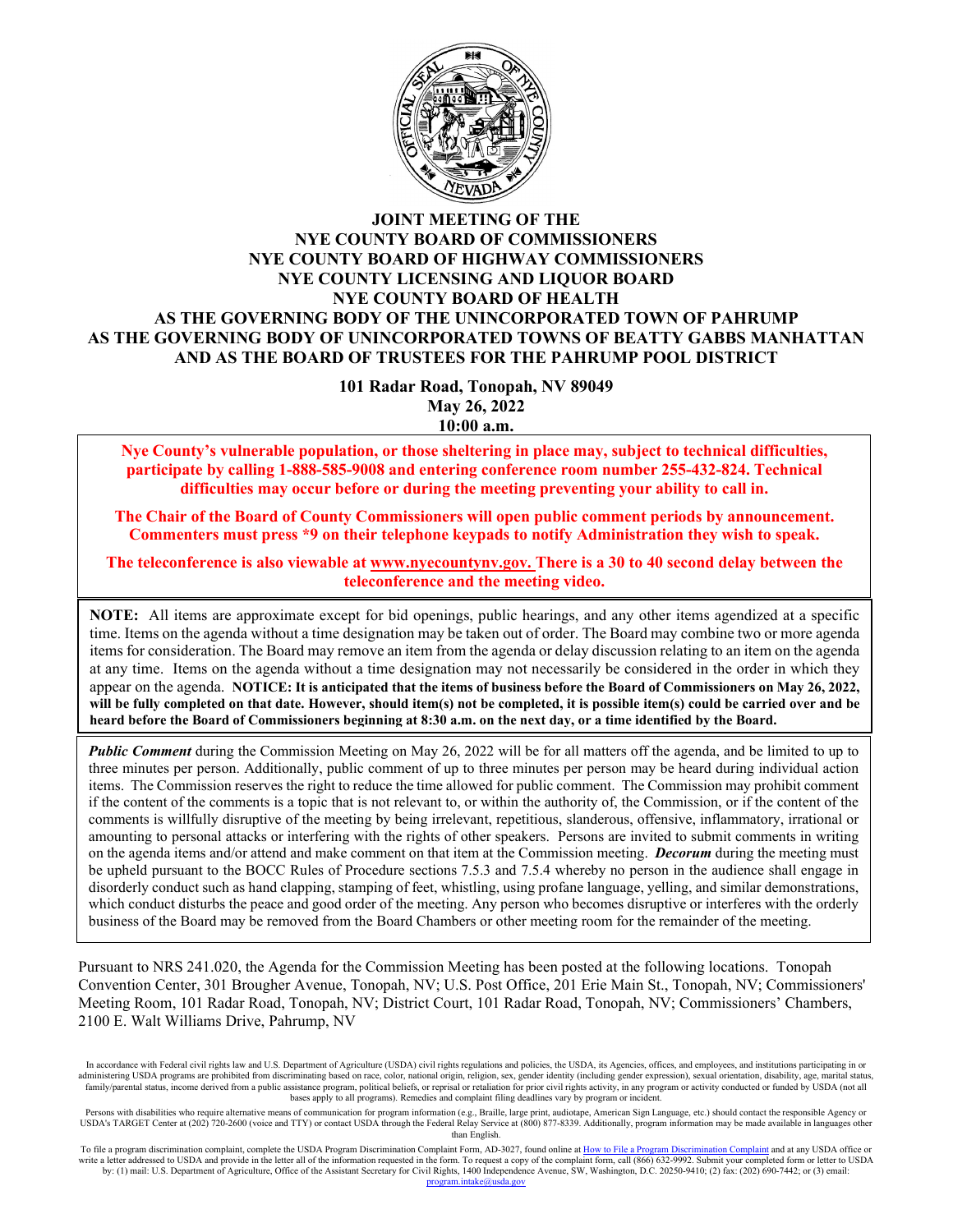### **ITEM # SUBJECT May 26, 2022**

Additional Posting Locations: Amargosa Valley Community Center, 821 E. Amargosa Farm Rd., Amargosa Valley, NV; Beatty Community Center, 100 South A Ave., Beatty, NV; Gabbs Town Hall, 503 Brucite St., Gabbs, NV; Round Mountain Community Center, 650 Civic Dr., Round Mountain, NV

Support documentation for the items on the agenda, provided to the Nye County Board of Commissioners is available to members of the public at the County Manager's Office (101 Radar Road, Tonopah, Nevada & 2100 E. Walt Williams Drive, Pahrump, Nevada) and on the County's website, or by calling Administration at (775) 482-8192

#### **WEBSITE: [www.nyecountyn](http://www.nyecounty.net/)v.gov**

#### The Nye County Board of Commissioners may take a short break every 1 ½ hours.

Special Note: Any member of the public who is disabled and requires accommodation or assistance at this meeting is requested to notify the Nye County Manager's Office in writing or call 775-482-8191 prior to the meeting.

- **1. Pledge of Allegiance**
- **2. GENERAL PUBLIC COMMENT (up to three-minute time limit per person.) Action will not be taken on the matters considered during this period until specifically included on an agenda as an action item.**
- **3. Commissioners'/Manager's Comments (This item limited to announcements or topic/issues proposed for future workshops/agendas)**
- **4. Approval of the Agenda for May 26, 2022. (Non-action item)**
- **5. For Possible Action – Emergency Items**

## **SITTING AS THE BOARD OF COUNTY COMMISSIONERS**

#### **TIMED ITEMS**

- **6. 10:00 a.m.** [For Possible Action](https://www.nyecountynv.gov/DocumentCenter/View/41132/Item6) Discussion and deliberation regarding the monthly statement of county treasurer pursuant to NRS 354.280 including receipts, balances in funds, money on deposit, outstanding checks, and cash on hand.
- **7. 10:00 a.m.** [For Possible Action](https://www.nyecountynv.gov/DocumentCenter/View/41133/Item7) **Public Hearing** on the Fiscal Year 2022-2023 final budget for Nye County; and discussion and deliberation to adopt, or amend and adopt the Final Budget for Nye County for Fiscal Year 2022-2023 based on budget assumption model one (1), two (2) or three (3) presented.

#### **BOARD OF COMMISSIONERS**

- **8.** For Possible Action Closure of meeting, pursuant to NRS 241.015(3)(b)(2) for purposes of conferring with legal counsel regarding potential or current litigation.
- **9.** Closed meeting, pursuant to NRS 241.015(3)(b)(2) for purposes of conferring with legal counsel regarding potential or current litigation.
- **10.** For Possible Action Discussion and deliberation on conference with legal counsel regarding potential or current litigation presented in closed meeting.
- **11.** For Possible Action Closure of meeting, pursuant to NRS 288.220 for purposes of conferring with the County's management representatives regarding labor negotiations, issues and other personnel matters.
- **12.** Closed meeting, pursuant to NRS 288.220 for purposes of conferring with the County's management representatives regarding labor negotiations, issues and other personnel matters.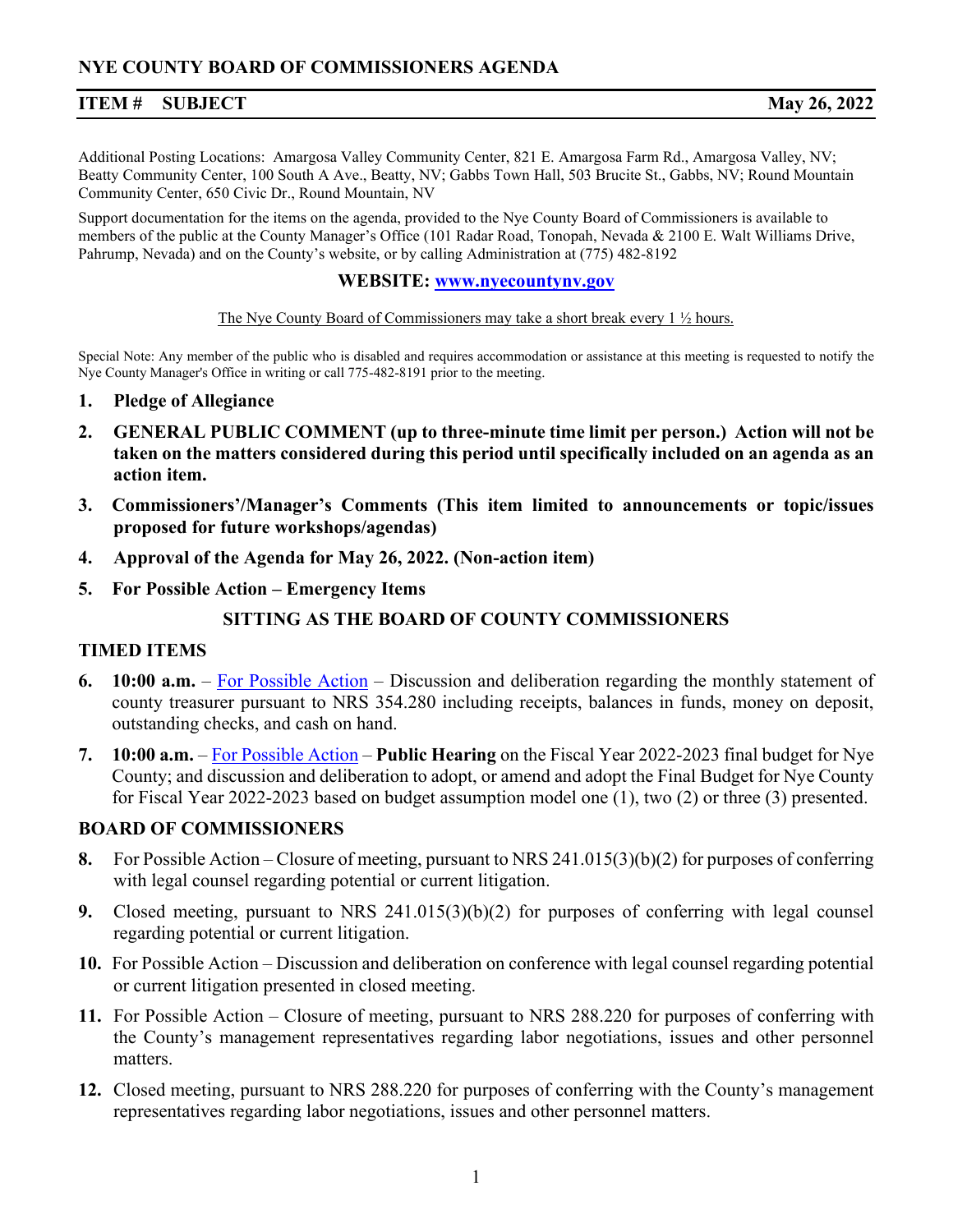## **NYE COUNTY BOARD OF COMMISSIONERS AGENDA**

#### **ITEM # SUBJECT May 26, 2022**

**13.** For Possible Action – Discussion and deliberation on labor negotiations, issues and other personnel matters presented in closed meeting.

#### **SITTING AS THE GOVERNING BODY OF UNINCORPORATED TOWN OF PAHRUMP**

- **14. 10:00 a.m**. [For Possible Action](https://www.nyecountynv.gov/DocumentCenter/View/41134/Item14) **Public Hearing** on the Fiscal Year 2022-2023 final budget for the Town of Pahrump; and discussion and deliberation to adopt, or amend and adopt the Final Budget for the Town of Pahrump for Fiscal Year 2022-2023.
- **15.** [Presentation](https://www.nyecountynv.gov/DocumentCenter/View/41135/Item15) and discussion of departmental budgetary requests for Fiscal Year 2023 for Pahrump Valley Fire Rescue.
- **16.** [For Possible Action](https://www.nyecountynv.gov/DocumentCenter/View/41136/Item16) Discussion and deliberation to approve an unbudgeted Administrative Secretary position within Town of Pahrump, Buildings and Grounds department and to be funded from 25101 Town of Pahrump General Fund.
- **17.** [For Possible Action](https://www.nyecountynv.gov/DocumentCenter/View/41137/Item17) Presentation, discussion and deliberation to review and approve the Town of Pahrump final budget assumptions for Fiscal Year 2022-2023.

## **SITTING AS THE GOVERNING BODY OF UNINCORPORATED TOWNS OF BEATTY, GABBS, MANHATTAN, AND RAILROAD VALLEY**

#### **BEATTY**

**18. 10:00 a.m. –** [For Possible Action](https://www.nyecountynv.gov/DocumentCenter/View/41138/Item18) – **Public Hearing** on the Fiscal Year 2022-2023 final budget for the Town of Beatty; and discussion and deliberation to adopt, or amend and adopt the Final Budget for the Town of Beatty for Fiscal Year 2022-2023 based on Nye County's budget assumption model one (1), two (2) or three (3) presented.

#### **GABBS**

**19. 10:00 a.m. –** [For Possible Action](https://www.nyecountynv.gov/DocumentCenter/View/41139/Item19) – **Public Hearing** on the Fiscal Year 2022-2023 final budget for the Town of Gabbs; and discussion and deliberation to adopt, or amend and adopt the Final Budget for the Town of Gabbs for Fiscal Year 2022-2023 based on Nye County's budget assumption model one (1), two (2) or three (3) presented.

## **MANHATTAN**

**20. 10:00 a.m. –** [For Possible Action](https://www.nyecountynv.gov/DocumentCenter/View/41140/Item20) – **Public Hearing** on the Fiscal Year 2022-2023 final budget for the Town of Manhattan; and discussion and deliberation to adopt, or amend and adopt the Final Budget for the Town of Manhattan for Fiscal Year 2022-2023 based on Nye County's budget assumption model one (1), two (2) or three (3) presented.

## **AS THE BOARD OF TRUSTEES FOR THE PAHRUMP POOL DISTRICT**

**21. 10:00 a.m. –** [For Possible Action](https://www.nyecountynv.gov/DocumentCenter/View/41141/Item21) – **Public Hearing** on the Fiscal Year 2022-2023 final budget for the Pahrump Pool District; and discussion and deliberation to adopt, or amend and adopt the Final Budget for the Pahrump Pool District for Fiscal Year 2022-2023.

## **SITTING AS THE BOARD OF COUNTY COMMISSIONERS**

## **ASSESSOR**

**22.** [Presentation](https://www.nyecountynv.gov/DocumentCenter/View/41142/Item22) and discussion of departmental budgetary requests for Fiscal Year 2023 for the Assessor's Office.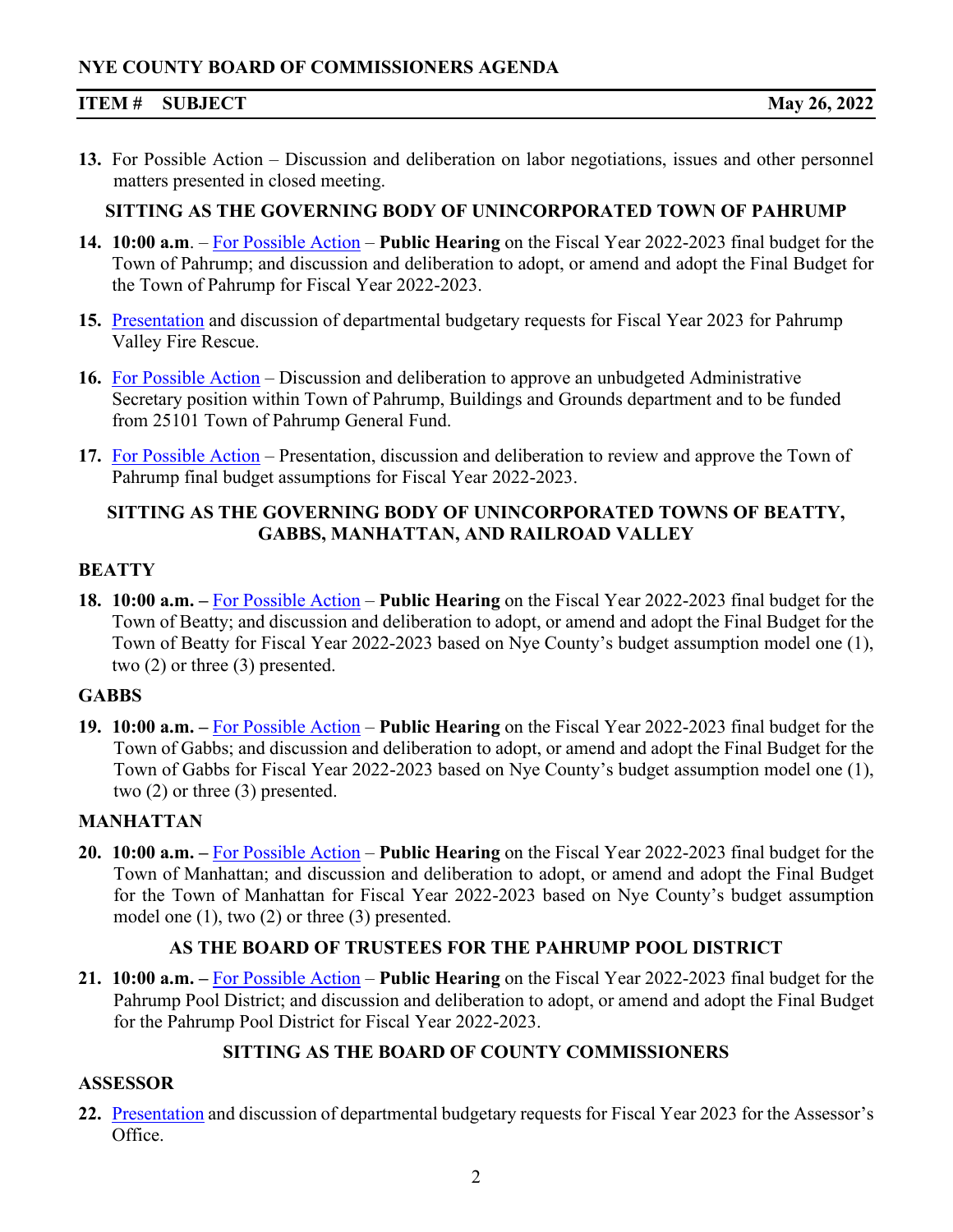## **ITEM # SUBJECT May 26, 2022**

#### **BOARD OF COMMISSIONERS**

**23.** [For Possible Action](https://www.nyecountynv.gov/DocumentCenter/View/41143/Item23) – Discussion and deliberation to amend the Nye County Plan for the Provision of Indigent Defense Services.

## **DISTRICT ATTORNEY**

**24.** [Presentation](https://www.nyecountynv.gov/DocumentCenter/View/41144/Item24) and discussion of departmental budgetary requests for Fiscal Year 2023 for the District Attorney's Office.

## **SHERIFF**

**25.** [Presentation](https://www.nyecountynv.gov/DocumentCenter/View/41145/Item25) and discussion of departmental budgetary requests for Fiscal Year 2023 for the Sheriff's Office.

## **JUSTICE(S) OF THE PEACE**

**26.** [Presentation](https://www.nyecountynv.gov/DocumentCenter/View/41146/Item26) and discussion of departmental budgetary requests for Fiscal Year 2023 for the Pahrump Justice Court.

## **DISTRICT COURT**

**27.** [For Possible Action](https://www.nyecountynv.gov/DocumentCenter/View/41147/Item27) – Discussion and deliberation to approve the open position, Court Administrator, as a Public Employee Retirement System (PERS), Critical Needs position, per NRS 286.523; which allows District Court to reemploy a retiree for a limited time, while District Court is searching for a replacement.

## **COUNTY MANAGER**

**28.** [Presentation](https://www.nyecountynv.gov/DocumentCenter/View/41148/Item28) and discussion of departmental budgetary requests for Fiscal Year 2023 for the Administration Department.

## **FACILITIES**

**29.** [Presentation](https://www.nyecountynv.gov/DocumentCenter/View/41149/Item29) and discussion of departmental budgetary requests for Fiscal Year 2023 for the Buildings and Grounds Department*.*

## **FINANCE**

- **30.** [Presentation](https://www.nyecountynv.gov/DocumentCenter/View/41150/Item30) and discussion of departmental budgetary requests for Fiscal Year 2023 for the Nye County Animal Shelter.
- **31.** [For Possible Action](https://www.nyecountynv.gov/DocumentCenter/View/41151/Item31) Discussion and deliberation to determine if sufficient financial resources are available to increase the compensation of Justices of the Peace pursuant to NRS 4.040 for Fiscal Year 2022-2023.
- **32.** [For Possible Action](https://www.nyecountynv.gov/DocumentCenter/View/41152/Item32) Presentation, discussion and direction to staff regarding Nye County Pool/Pact policy costs and cost sharing rate for Fiscal Year 2023 for all funds legally available to contribute towards the Nye County Risk Management Policy.
- **33.** [For Possible Action](https://www.nyecountynv.gov/DocumentCenter/View/41153/Item33) Discussion and deliberation to: 1) Review previous priorities set by the Board of County Commissioners for Fiscal Year 2023 departments request; and 2) Select final positions and / or services and supplies to be included in the Fiscal Year 2023 budget.
- **34.** [For Possible Action](https://www.nyecountynv.gov/DocumentCenter/View/41154/Item34) Presentation, discussion and deliberation to review and approve the Nye County final budget assumptions for Fiscal Year 2022-2023.